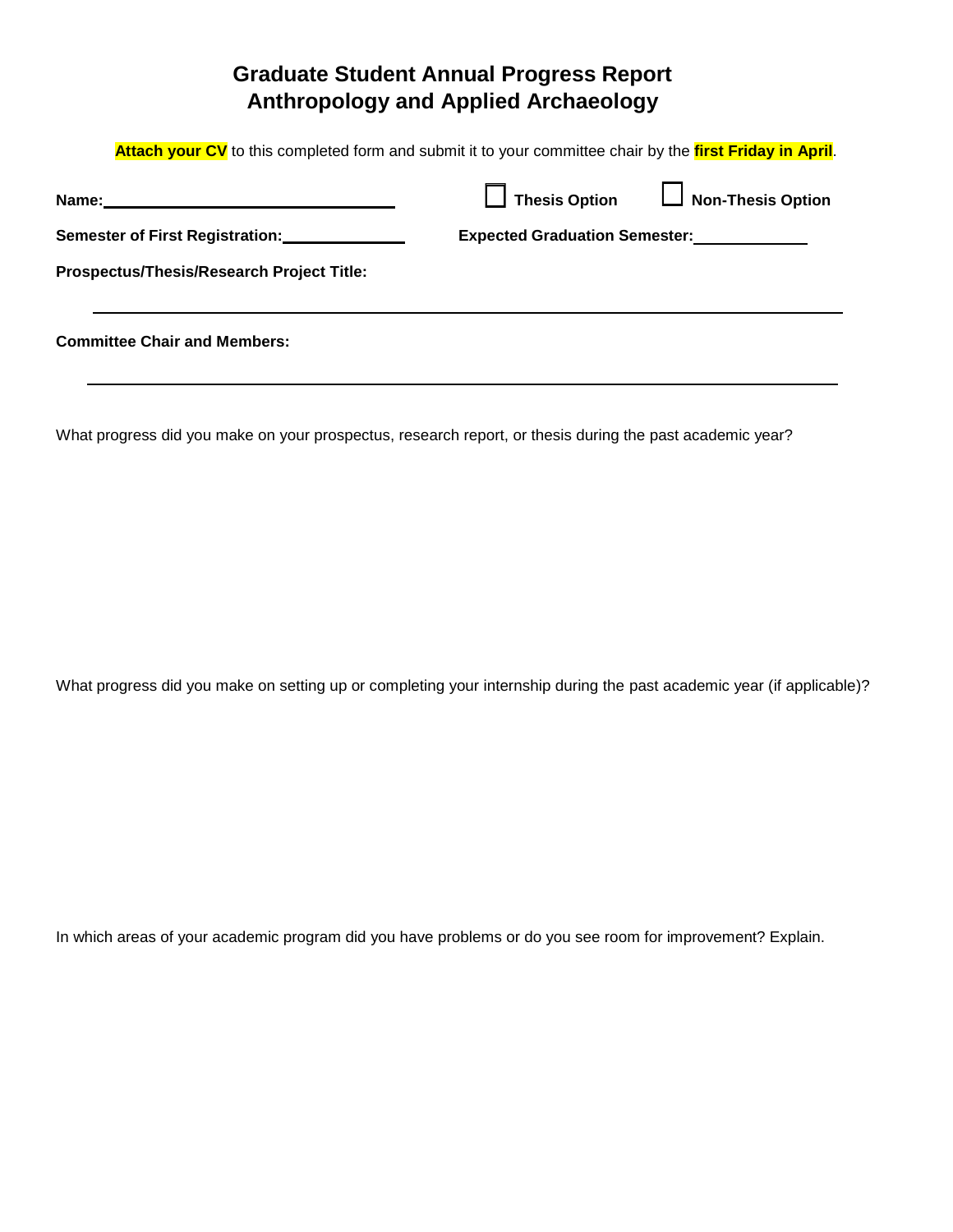Mark which of the following activities you were involved in during the past academic year and **give details**. Use additional paper if necessary. (Students are not expected to have completed all activities in each category.)

## **Department and Extracurricular Activities**

- **Worked as an Anthropology Department graduate assistant**
- \_\_\_\_\_ Worked as an Anthropology Department hourly employee
- \_\_\_\_\_ Actively participated in Mu Alpha Nu
- \_\_\_\_\_ Actively participated in another ENMU organization
- **\_\_\_\_\_** Participated in Anthropology Department events and activities
- \_\_\_\_\_ Worked as a volunteer
- \_\_\_\_\_\_ Worked in a non-anthropology position
- \_\_\_\_\_ Other (explain)

## **Professional Activities**

- **\_\_\_\_\_** Attended a discipline-related conference or meeting
- **Figure 2** Presented a poster or paper at a conference or meeting
- **Number 2018** Presented at the ENMU Student Research and Creativity Conference
- **\_\_\_\_\_** Attended a discipline-related lectureship, seminar, or workshop
- \_\_\_\_\_ Submitted an article or paper for publication
- **LECCCC** Had an article or paper accepted for publication
- \_\_\_\_\_ Worked in a discipline-related position outside of the department
- \_\_\_\_\_ Received a discipline-related honor, award, scholarship, or grant
- \_\_\_\_\_\_ Applied for a discipline-related grant
- **Mange 2015** Actively participated in a discipline-related organization or group
- \_\_\_\_\_ Other (explain)